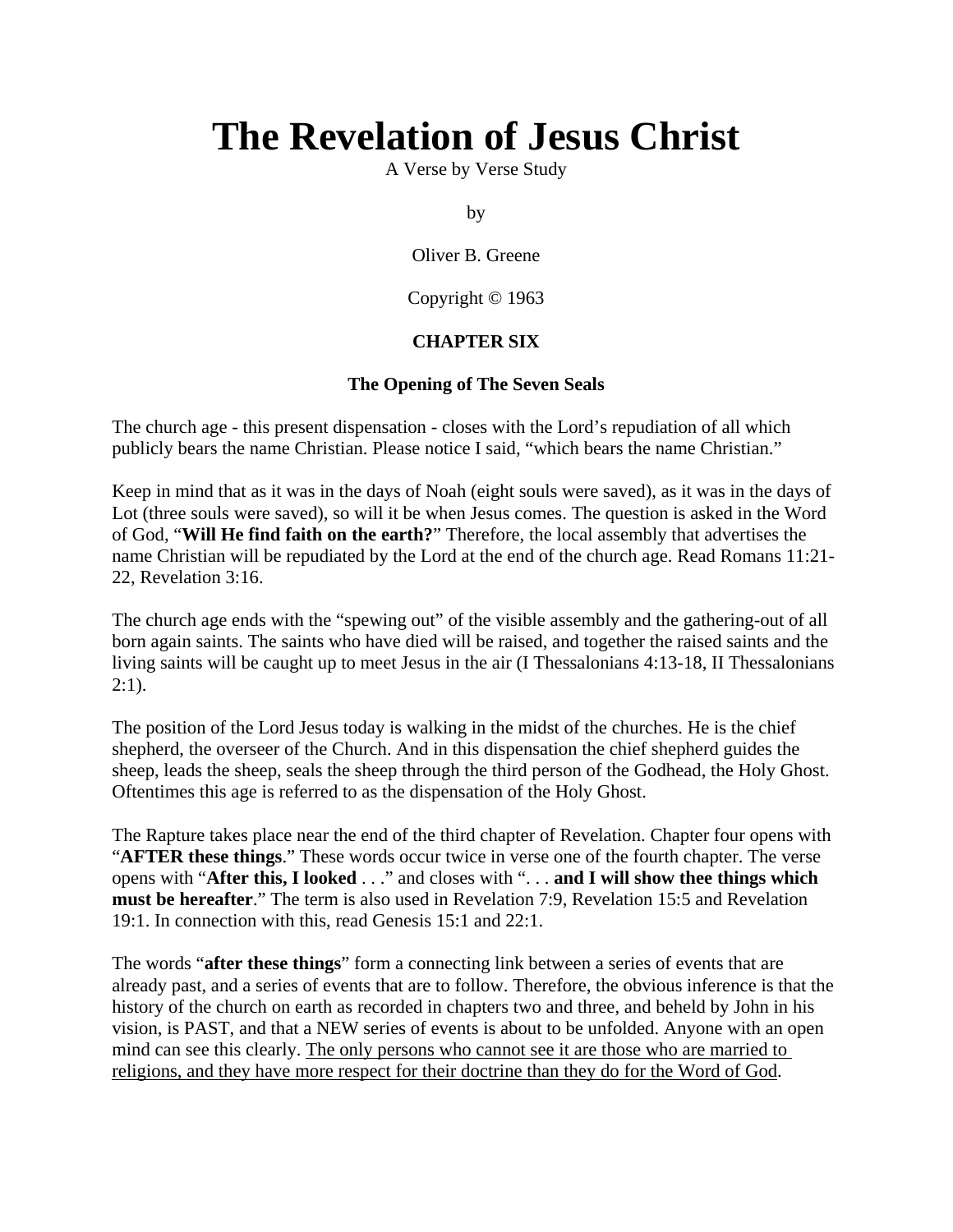Immediately after the Rapture (Revelation 4:1-3) we see the four and twenty elders clothed in white raiment, wearing crowns of gold. These four and twenty elders around the throne signify the redeemed in Heaven. They represent the Church, caught up out of the earth into Heaven to be with the Lord. Therefore, in chapter four of Revelation, the Rapture has already taken place, the redeemed are already in Heaven.

Later, in chapter nineteen, verses 11-14, John sees the redeemed coming out of Heaven, following the Christ who is riding on a beautiful white horse. The saints are also riding white horses. Since these facts are clearly set before us, in what part of Revelation can the Rapture be placed except between the close of chapter three and the beginning of chapter four?

Chapter three closes one series of events, chapter four opens a new series of events. Therefore, we look for the fulfillment of the words in John 14:3 and the words in I Thessalonians 4:13-18, between chapters three and four of Revelation. Unless we admit this fact, an intelligent understanding of the book of Revelation is impossible.

It is a Biblical fact that the Church is not on the earth during the judgments . . . the "**time of Jacob's trouble**," the Great Tribulation.

We first see the elders (who represent the redeemed) in Revelation 4:4, and the last mention of them is in Revelation 19:4. They are not mentioned between these two chapters. Heaven is their home. The elders are not mentioned in connection with the series of events here on earth. According to Scripture, comparing spiritual things with spiritual (I Corinthians 2:13), the Church will not enter nor go through any part - not one day or one hour - of the Tribulation period.

Any minister who teaches that the Church will go through any of the Tribulation period is not rightly dividing the Word.

Beginning with chapter six, we will study the prophetic part of Revelation. As we enter this prophetic part of the book, keep in mind the fact that the three different series of judgments . . . the seven seals, the seven trumpets, and the vials of the wrath of God . . . will take place between the gathering of the Church to the Lord, and the time when He comes with the Church. These judgments will take place during Daniel's seventieth week of prophecy . . . a period of seven years.

The first half of this period will be mild, but the last half will be known as the Great Tribulation a time of blood, death, torment and suffering on this earth such as has never been known, nor ever will be known again after the Tribulation.

## **THE FIRST SEAL**

Revelation 6:1-2:

1. **And I saw when the Lamb opened one of the seals, and I heard, as it were the noise of thunder, one of the four beasts saying, Come and see**.

2. **And I saw, and behold a white horse: and he that sat on him had a bow; and a crown was given unto him: and he went forth conquering, and to conquer**.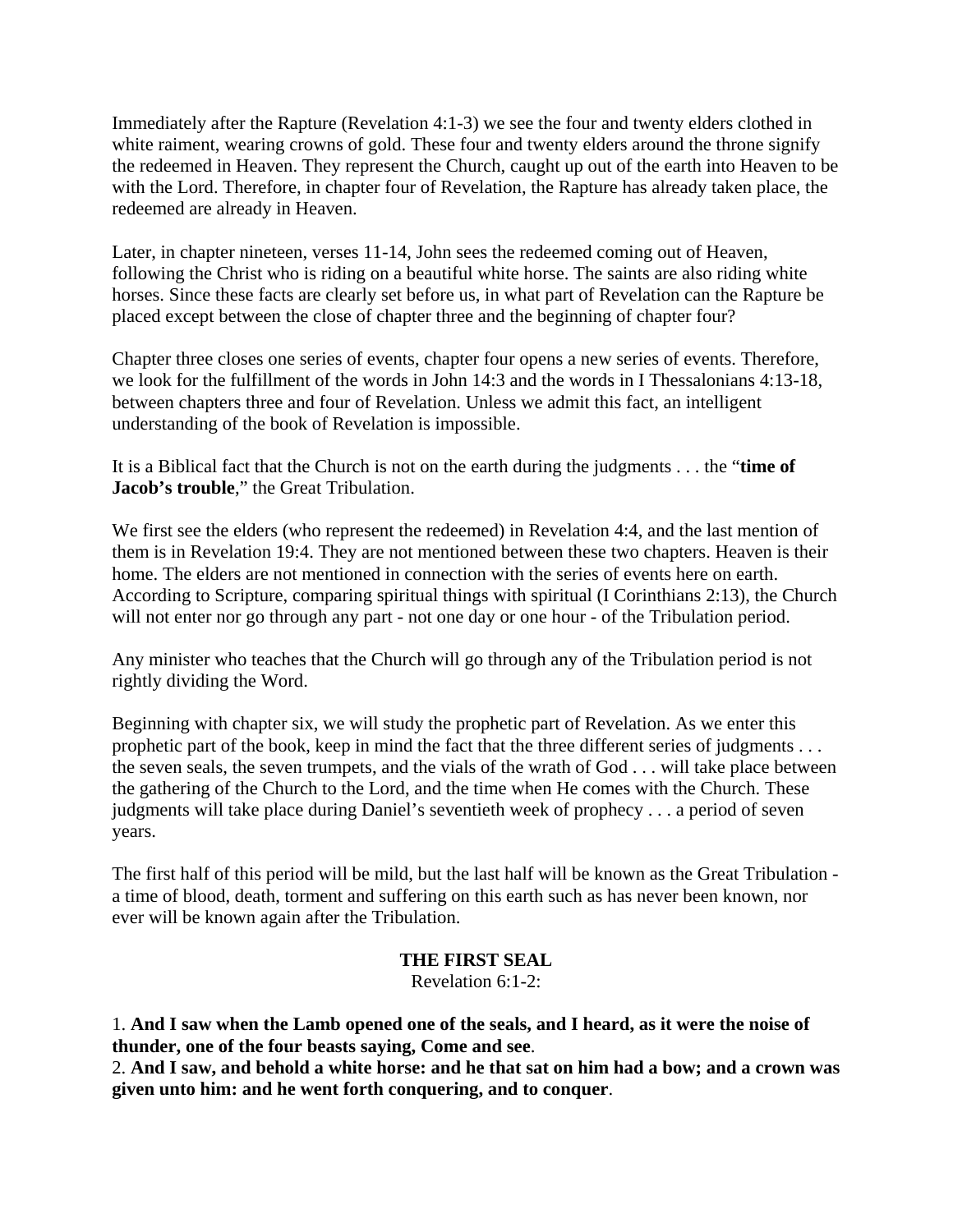The judgments under the seals and the judgments under the trumpets do not occur at the same time. One follows the other. The judgments under the seals cover a larger area than the judgments under the trumpets; but the trumpet judgments are much more severe. Also, note that the Lamb is connected with the judgments under the seals, but the angels are connected with the trumpet judgments and Almighty God is connected with the vials (or bowls) of God's wrath.

John wants us to know that he was an eyewitness to what he is writing about: "**And I SAW**. . ." (Revelation 6:1). "**And I saw**. . ." (Revelation 6:2). "**And I heard** . . ." (Revelation 6:1). John both heard and saw these things, he was there, he knows firsthand, he was an eyewitness.

The first four of the seven seals are characterized by living creatures and living horses; however, the last three of the seven seals do not mention either horses or creatures. The voice that summons John to witness the opening of the first seal was as the voice of thunder - so there is no doubt as to whom the voice belongs: It is none other than Jesus. John immediately responded to the call, "**Come and see**," and he saw "**a white horse, and him that sat upon it**." This is a mighty war horse.

There is much discussion concerning the rider of this horse, but the rider is not the Lord Jesus Christ. This rider is not the King of kings and Lord of lords riding forth in mighty conquest. Psalm 45 and Revelation 19:11 show us that this rider could not be the Lord Jesus Christ.

These Scriptures prove beyond the shadow of a doubt that the rider of the white horse in Revelation 6:2 is certainly someone else besides The Christ. The Psalmist and John declare that when Jesus rides out of the sky in great conquest, He will sit on the throne, He will assume the sovereignty of the world; but when this seal is opened there are many, many years before the kingdom of the Lord Jesus is set up in power. Therefore, this rider could not be the Lord Jesus Christ. When Jesus rides out of the sky it will be on a mighty, white horse - but with Him will be a host of other riders clothed in white and riding upon white horses (Revelation 19:1-11).

This rider is none other than the counterfeit Christ, known in the Bible as the man of sin, the Antichrist. This is not an antichrist - John tells us in his Epistle that even in his day there were many antichrists (plural) - but this is the man of sin, the devil in flesh.

For everything The Lord God has that is great and wonderful, the devil has a cheap counterfeit. The prefix "anti" - means "*opposite*" - and this is the Antichrist (the lie), whereas Jesus was the Truth and the Light of the world. The Antichrist will ride a white horse, and in Revelation 19 The Christ will ride a white horse. So you see, the personality in verse 2 is a counterfeit - he counterfeits everything Jesus has.

This rider of the white horse goes forth in mighty conquest and he is victorious - the white horse is a symbol of victory; but he is victorious without bloodshed or slaughter. This rider has a BOW . . . but no arrow. In the Bible, when war was fought with a bow and arrow, the arrow was specifically mentioned. Read Numbers 24:8, Psalm 45, Zechariah 9:14. But in the account of this rider on the white horse, not one word is said about the arrow, which is the deadly part of the bow and arrow. This rider has only a bow, denoting bloodless victory.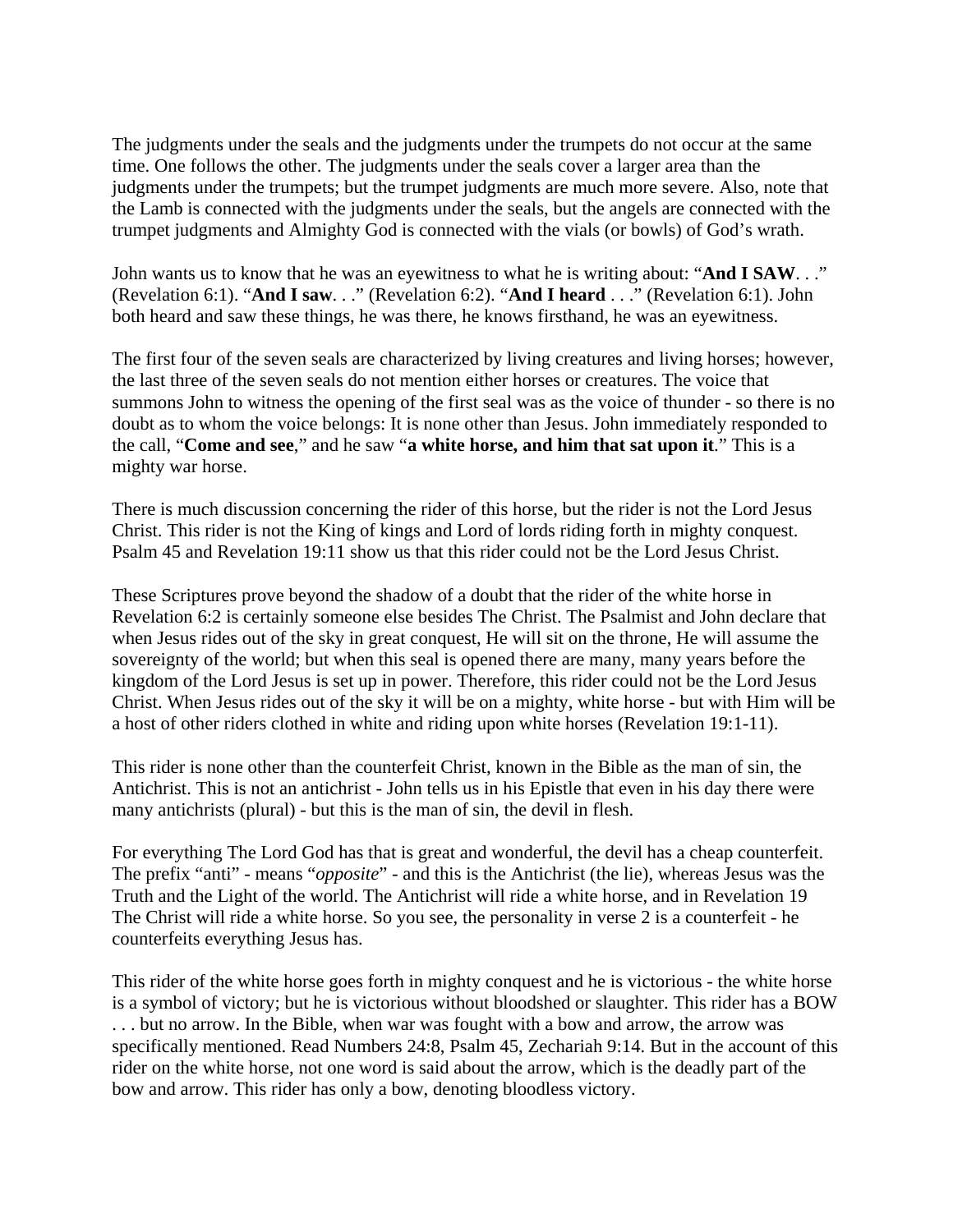Look at the world today. What do we hear? What is the cry of Nikita Khrushchev today? He cries, "Peace! Peace! Peace!" - and he is advocating peace without bloodshed. As I write these lines in January 1963, the newspapers have just carried headlines that Khrushchev is the emblem of peace because he settled the Cuban crisis between the USSR and the USA without bloodshed. He pulled out enough missiles to almost completely destroy the principal cities of the USA. He removed his bombers and thousands of troops, to prevent bloodshed.

Nikita Khrushchev, the head of Communism, is the forerunner of the Antichrist. HE is not the Antichrist, but he is a type as was Pharaoh, and others. They were not THE man of sin, but they are types and forerunners of that man of sin.

"**A crown was given to him**." Notice here that this crown is presented before victory, and is therefore not a victorious crown. This crown denotes that royal dignity and imperial power is bestowed upon this distinguished rider of the white horse, who offers to the world peace without bloodshed; and during the first three-and-a-half years of the reign of the Antichrist, there will BE no bloodshed. Those years will be a time of peace and prosperity. He will make a covenant with the Jews in their own land, and all will be peace - until three-and-a-half years have gone by, and then all hell will break loose!

"**He went forth conquering, and to conquer**." That is, victory after victory, conquest after conquest was his without defeat. His reign was marked with victory on every hand, and of course he became the idol of the nations who had rejected the Lord Jesus Christ. Naturally, he was worshipped as the one who had finally brought world peace. Any person who reads the Word of God, listens to the radio and keeps up with current events, knows that the world is looking for a super-human to lead the nations into world peace, and into the Utopia that has been so much talked about in recent times.

But Peter tells us that when they say, "**Peace and safety**," sudden destruction "**cometh upon them**." According to the signs all around us, we surely must be very near the Rapture - the time when Jesus will take out the Bride so that He can turn loose the judgments that are sure to come upon ungodly men.

#### **THE SECOND SEAL** Revelation 6:3-4:

3. **And when he had opened the second seal, I heard the second beast say, Come and see**. 4. **And there went out another horse that was red: and power was given to him that sat thereon to take peace from the earth: and that they should kill one another: and there was given unto him a great sword**.

In all seven seals the statement is made, "**I saw**" (or "I beheld"), except the second seal. Here, John says, "**I heard**." He does not say he saw it, but that does not mean that he was not an eyewitness. The second beast said to John, "**Come and see**," and verse 4 simply states, "**There went out another horse that was red**."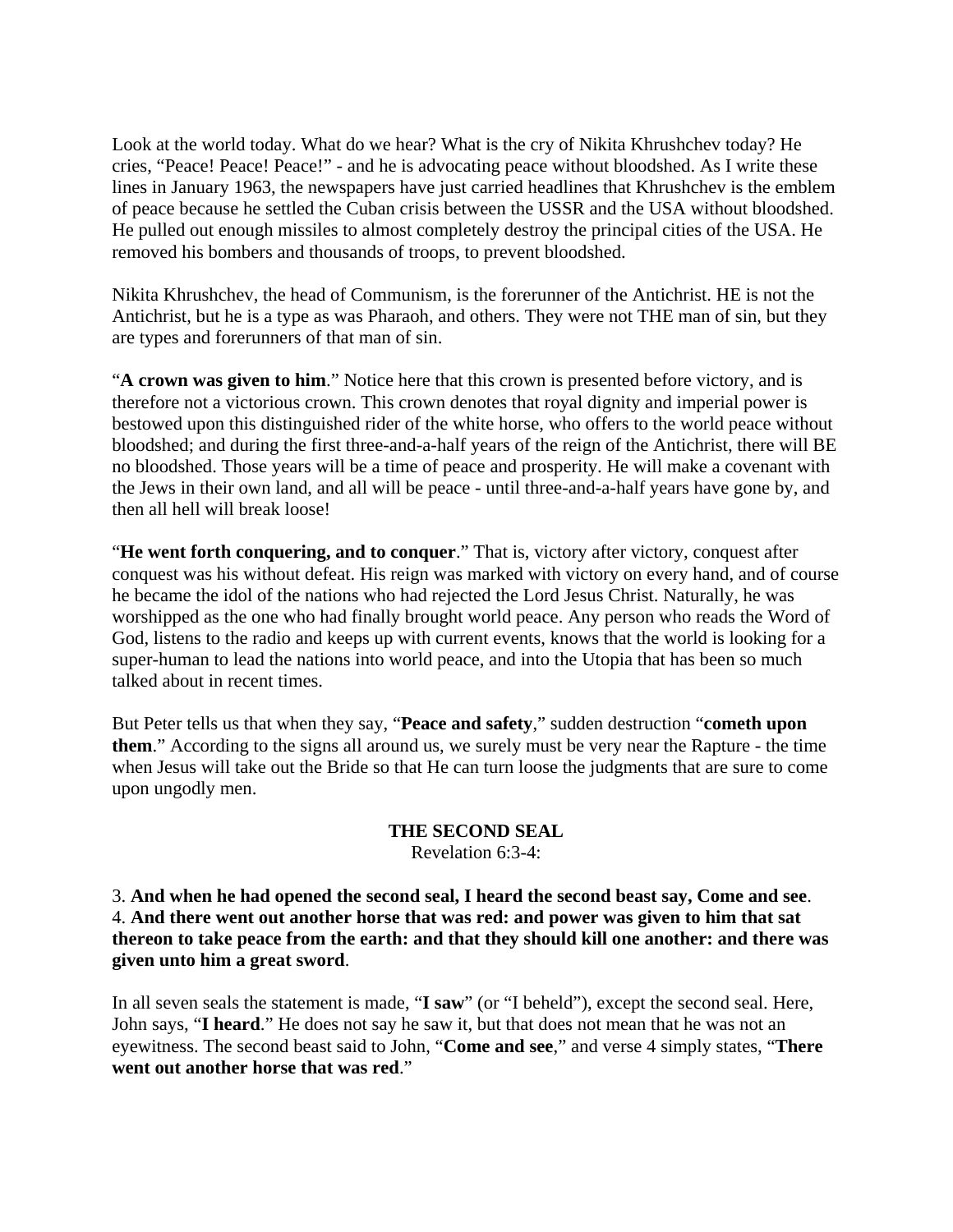Instead of the word "**behold**," the word "**another**" is used. The use of the word "**another**" instead of "**I saw**" may seem very trivial and unimportant to the average reader; but I BELIEVE IN THE VERBAL INSPIRATION OF THE BIBLE. I believe every word in the Bible is inspired. I do not believe there is one word in it to fill up space, nor do I believe there is one word out of place. Perhaps I am a fool - but I say in the words of the Apostle Paul, "**We are fools for Christ's sake**."

To me, the reason words: "**I saw**" and the word "**behold**" are used in connection with the first seal and omitted in connection with the second seal, is that the seals are opened one after the other, and the white horse and the red horse do not appear at the same moment. The events did not all occur at the same time. The red horse could have appeared months after the white horse. Thus we have "**I saw . . . and behold . . . another . . . a red horse**."

For me to dogmatically set a period of time in which the rider of the white horse rode with a bow but no arrow conquering without blood, is impossible. I cannot see a number of weeks or months; but when the white horse had completed his mission, the red horse immediately rode out. The summons from the Speaker was, "**Come**," and when John looked, there was a red horse. Why is the second horse red? The white horse denotes peaceful victory. The red horse denotes slaughter and rivers of blood (Isaiah 63:2, Revelation 12:3). Again, the rider is not named. However, the pronoun "**him**" is used, and we know the rider is a man permitted by God to ride the red horse of blood. "**TO HIM IT WAS GIVEN**," signifying that the man was appointed by God for that specific purpose. God used Pharaoh, and He has used others in like manner, and in this hour of judgment God will use appointed men to carry out His appointed program.

Someone may be asking, "WHY?" Let me answer in Bible language: "**What shall we say then? Is there unrighteousness with God? God forbid. For He saith to Moses, I will have mercy on whom I will have mercy, and I will have compassion on whom I will have compassion. So then it is not of him that willeth nor of him that runneth, but of God that sheweth mercy. FOR THE SCRIPTURES SAITH UNTO PHARAOH, Even for this same purpose have I raised thee up, that I might shew my power in thee, and THAT MY NAME MIGHT BE DECLARED THROUGHOUT ALL THE EARTH. Therefore hath He mercy on whom He will have mercy, and whom He will, He hardeneth. Thou wilt say then unto me, WHY DOTH HE YET FIND FAULT? For who hath resisted His will? NAY BUT, O MAN, WHO ART THOU THAT REPLIEST AGAINST God? SHALL THE THING FORMED SAY TO HIM THAT FORMED IT, WHY HAST THOU MADE ME THUS? . . . What if God, willing to shew His wrath, and to make His power known, endured with much longsuffering the vessels of wrath fitted to destruction: And that He might make known the riches of His glory on the vessels of mercy, which He had afore prepared unto glory**" (Romans 9:14-23).

Moses declared, "**The secret things belong unto the Lord our God: but the things which are revealed belong unto us and unto our children forever** . . ." (Deuteronomy 29:29). Therefore, I say in love, if we mind our own business and if we watch our own ways, we have our hands full. So suppose we let God take care of His part, and suppose we take care of our part, and there will be no conflict between us and God's Word.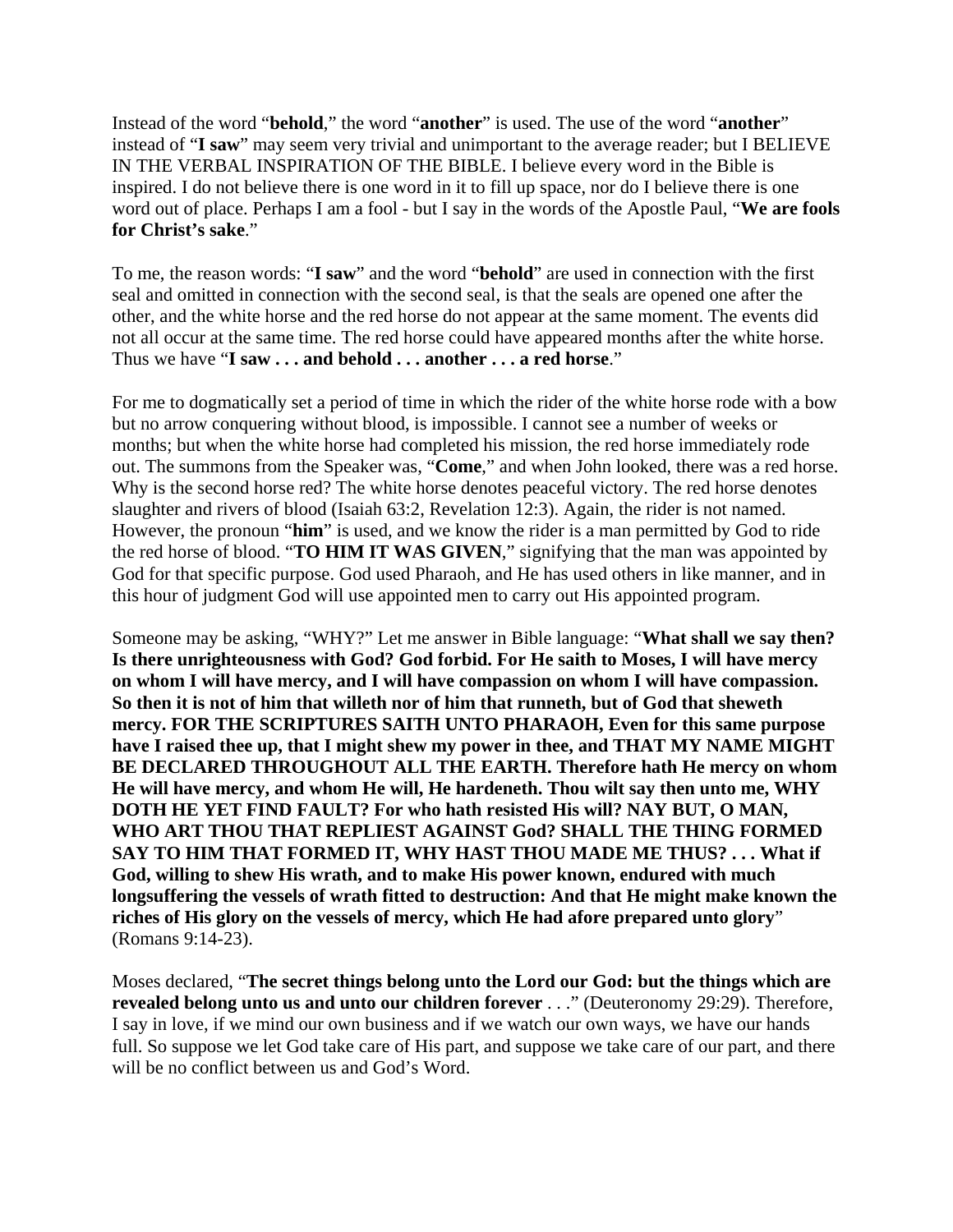#### "**In the beginning God**. . ." (Genesis 1:1).

And since God was and is the beginning and the ending, then far be it from me to question God. There are many things I do not understand about prophecy. God's ways are not our ways, and I confess I do not fully understand many things in the Bible. But there is one thing I DO understand: God so loved the whole wide world that He gave Jesus to die for sinners. And according to the precious Bible, Jesus died for sinners, and the invitation is to "**whosoever will**."

Salvation is a gift - by grace through faith, the gift of God, "**not of works, lest any man should boast**."

I can understand that God loved me, gave Jesus to die for me. Salvation is mine for the receiving. So I will follow what I can understand, and those things that are too deep for me I will wait until I sit at the feet of Jesus and hear Him explain them in words I can easily understand!

### Notice - in verse 4: "**There went out another horse that was red: AND POWER WAS GIVEN TO HIM THAT SAT THEREON TO TAKE PEACE FROM THE EARTH, AND THAT THEY SHOULD KILL ONE ANOTHER: AND THERE WAS GIVEN UNTO HIM A GREAT SWORD**."

Let me point out here that the power possessed by the red horseman was given to him - he did not have power within himself, nor did he merit the power he demonstrated. The power was given to him by another.

Jesus said, "**ALL POWER is given unto me in heaven and in earth**" (Matthew 28:18). Therefore the devil, nor anyone of his cohorts could have any power except it were permitted by God. When Jesus was on trial, Pilate asked Him a question, and then reminded Him that he (Pilate) had the power to either crucify or release Him. Jesus answered, "**Thou couldst have no power at all against me except it were given thee from above!**" (John 19:11).

There will be a period of peace and progress here on earth immediately following the Rapture; and it will last approximately three-and-a-half years. It will be a time when there will be little, if any, bloodshed, from the standpoint of war. But the mighty conqueror who will ride the red horse will be a bloody conqueror. He will not go forth with a bow minus the arrow. Power will be granted to him - and also "**a great sword**." His conflict against mankind will be unchecked, and blood will run like rivers! This rider of the red horse is commanded to take peace from the earth, and he has the power to cause "**that they should kill one another**." He will have the ability to stir up angry passions in men; they will crave blood - and blood will be shed.

We are living in a day of hatred, a day of madmen - dictators who do not value human life even as much as most of us value the life of an animal. Jesus asked, "**What is man?**" If we should ask that question of some of the modern dictators, if they answered with the truth of their hearts, they would say, "Man is a living creature, to be destroyed or annihilated if he gets in my way!" Only the Lord Jesus values man with a true sense of value of the personality created in the image of Almighty God. Jesus said, "**What shall it profit a man if he should gain the whole world and lose his own soul? Or what shall a man give in exchange for his soul?**" (Matthew 16:26).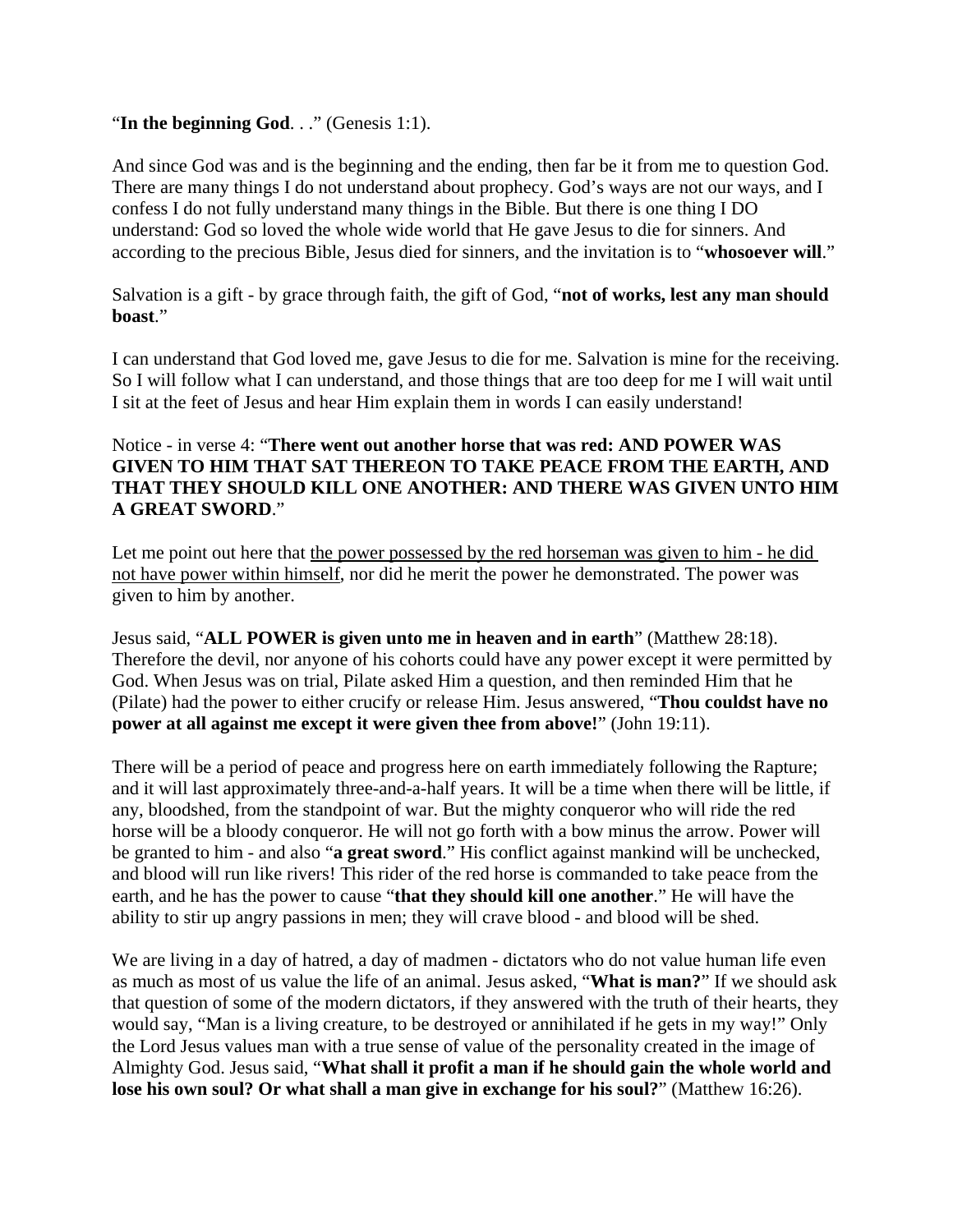After the Rapture, the devil will be loose on this earth, and truly nation will rise against nation. The wild passions of wild men will be let loose. There will be a time of wholesale slaughter.

War is surely, at all times, deplorable, and certainly thinking men do not desire war. But this is a different type of slaughter. It will be a state of open, armed, civil rebellion - man against man, fellow against his fellowman, brother against brother, sister against sister, pouring out their vengeance upon each other and spilling each other's blood as water runs from a faucet. Certainly this is the worst state of war, and it is hard for us to conceive of such a conflict. Yet, that is exactly what will happen when the rider of the red horse rides through the earth during the Great Tribulation period.

#### **THE THIRD SEAL**

Revelation 6:5-6:

5. **And when he had opened the third seal, I heard the third beast say, Come and see. And I beheld, and 10 a black horse; and he that sat on him had a pair of balances in his hand**. 6. **And I heard a voice in the midst of the four beasts say, A measure of wheat for a penny, and three measures of barley for a penny; and see thou hurt not the oil and the wine**.

The white horse, we learned, is the symbol of power and victory without bloodshed . . . the rider carried only a bow - no arrow. The red horse denotes power in wholesale bloodshed such as this world has never known.

The rider has a command to take peace from the earth, and this rider carries a great sword. The black horse is a symbol of lamentation and mourning. Here, as in the book of Zechariah, the black horse follows the red (Zechariah 6:2). The weeping prophet laments, "Our skin was black like an oven, because of the terrible famine" (Lamentations 5:10). Also read Jeremiah 4:28 and Jude 13.

The rider of the black horse holds a balance in his hand. Wheat and barley - the two grains which constitute the staff of life - are to be rationed . . . doled out by careful weight and sold for fabulous prices. Barley produces black bread, and in Bible days was eaten only by slaves and the very poor. It was much cheaper than white bread, and slaves and poor people could buy more of it for their meager earnings.

The English word "penny" mentioned here, in that day was one day's wages for a soldier or for a laboring man. Read Matthew 20:2.

One Bible commentator tells us that in the day of John, eight measures of wheat could be purchased for a penny. So you see, here the price of wheat will be eight times the normal price. For the sake of comparison, let us compare a candy bar. If you now pay ten cents for a chocolate bar, when this rider rides out, the same chocolate bar would sell for eighty cents . . . prices will jump to eight times their normal rate. Certainly there will be much hunger, suffering and death during the time of the riding of the black horse.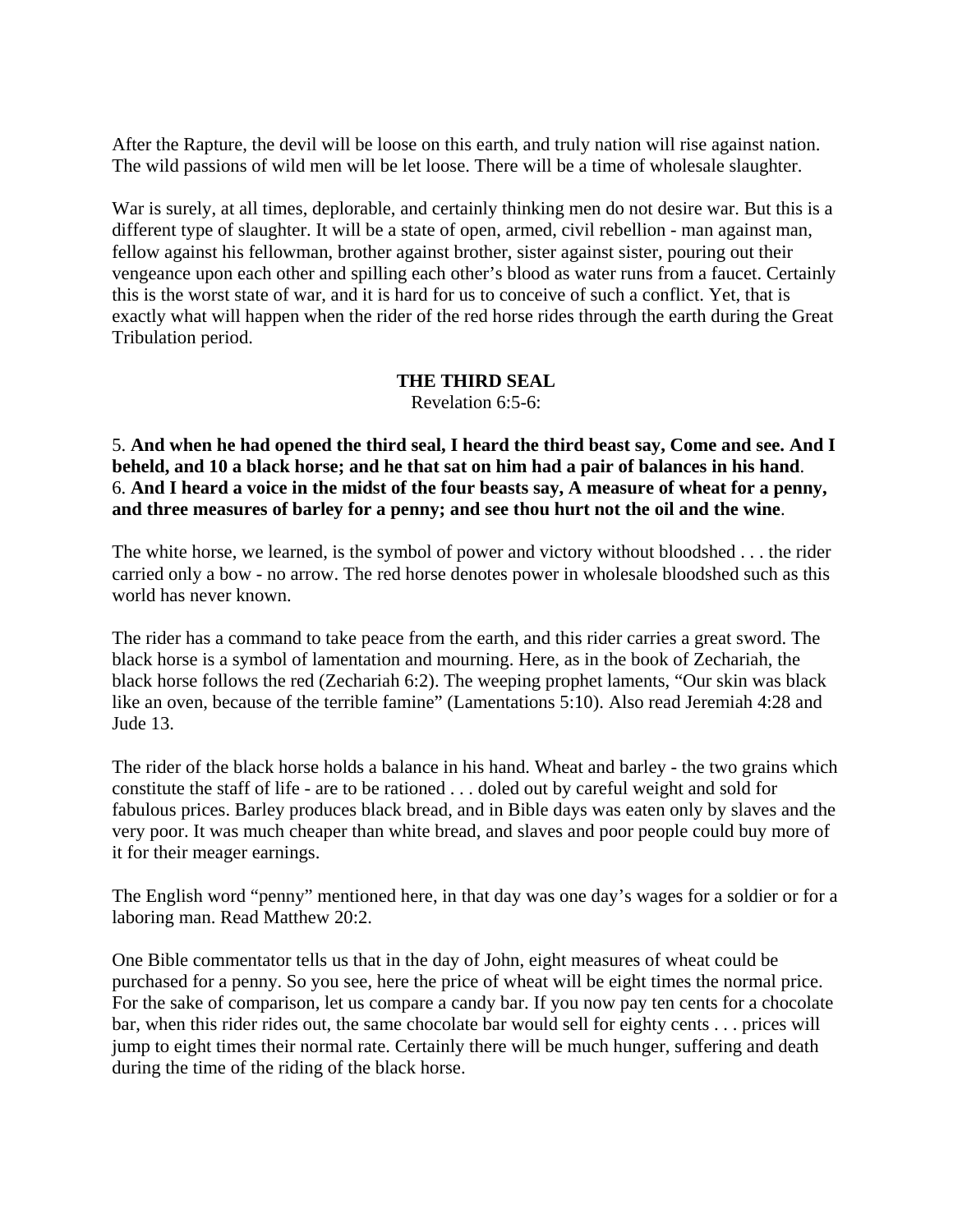The statement "**See thou hurt not the oil and the wine**," signifies that the rich will be excluded from this famine. Oil and wine were regarded as luxuries, and were to be found only on the tables of the rich. (Read carefully Proverbs 21:17, Jeremiah 31:12, Psalm 104:15.) The chastisement under the seal that produces the black horse falls on the working classes, the poor people.

The rich, governing classes will be exempt from this suffering; but they shall not escape. Under the sixth seal (Revelation 6:12-17) judgment is meted out to all alike - from the king down to the slave. So the rich will not escape, even though they do escape hunger when the black horse rides out.

# **THE FOURTH SEAL**

Revelation 6:7-8:

7. **And when he had opened the fourth seal, I heard the voice of the fourth beast say, Come and see**.

8. **And I looked, and behold a pale horse: and his name that sat on him was Death, and Hell followed with him. And power was given unto them over the fourth part of the earth, to kill with sword, and with hunger, and with death, and with the beasts of the earth**.

Here another power is summoned. The judgments are increasing in severity. In the three preceding seals, the riders are not named. Here, the name of the horseman is Death. Hell follows alongside. The Greek word here does not mean that Hell comes along behind - but that Hell follows along with the rider of the pale horse. These two - Death and Hell - are the custodians of the bodies and souls of the men butchered during these terrible days. At the close of the thousand-year reign of Christ, they will give up their prisoners and they themselves will be cast into the lake that burns with fire and brimstone (Revelation 20:14).

Again we are reminded of the fact that these judgments in sequence, in character, in duration and in severity have their source in the throne of the eternal God. Authority was given to him (Death)." The authority to kill and to destroy was not his, but was given to him.

Death, by which they are carried off, is most prominently represented, and Hell followed along with Death to receive those cut off by Death, acting as Death's hearse, on which account no separate horse is assigned to him. Death deals with the living; Hell with the souls of the dead.

Under the three previous seals, we note one instrument of judgment under each seal; but here there are four instruments of judgment.

It is very interesting to note that the four judgments named here are the same four with which the Lord threatened guilty Jerusalem of old:

"**For thus saith the Lord God; How much more when I send my four sore judgments upon Jerusalem, the sword, and the famine, and the noisome beast, and the pestilence, to cut off from it man and beast?**" (Ezekiel 14:21).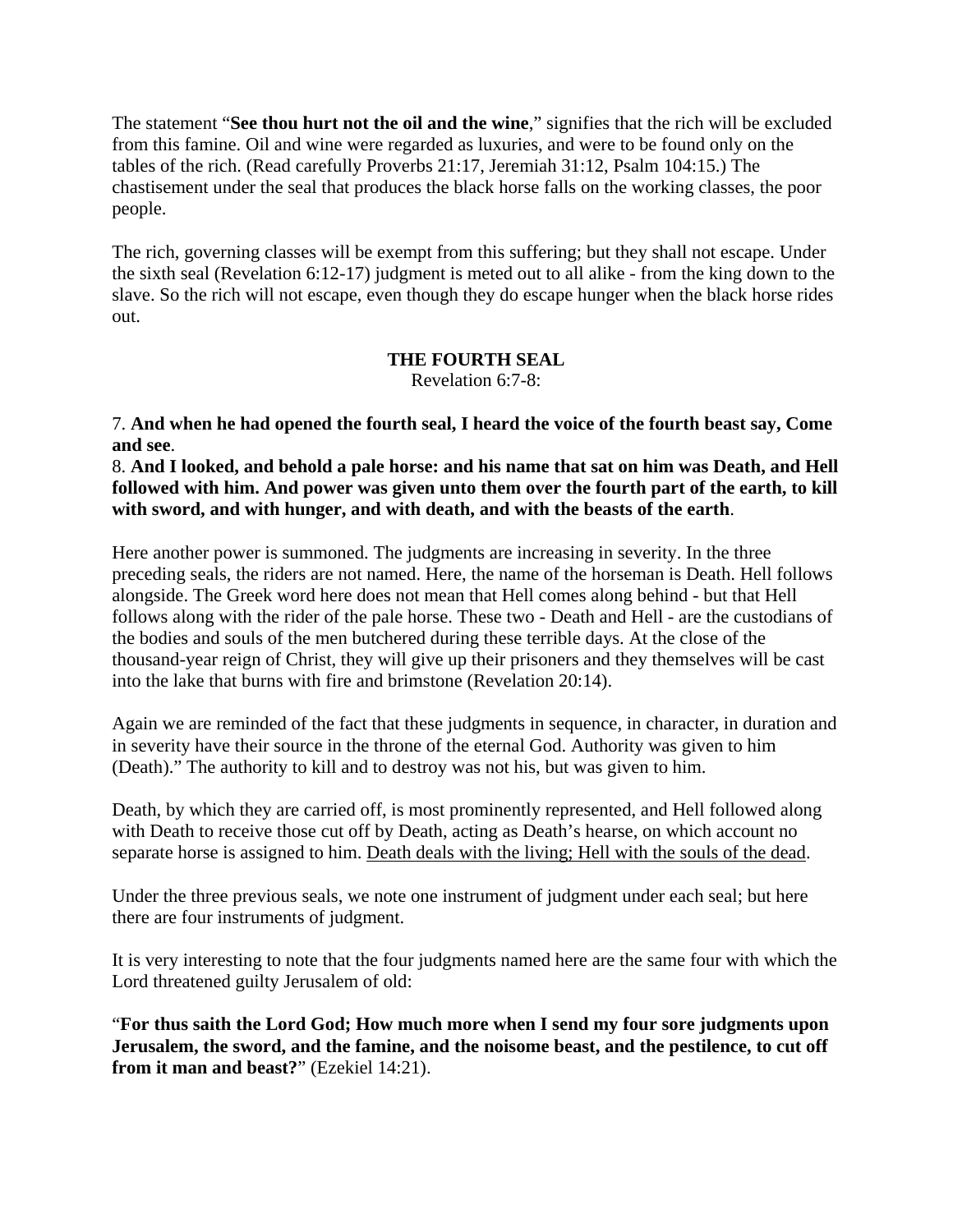The word "Death" in Revelation 6:8 means "*pestilence*." The sword named under the second seal, and hunger named under the third seal, are here reproduced, coupled with two others pestilence and the beasts of the earth.

The Bloody sword in the hand of the rider of the second horse will not be withdrawn until the divinely appointed task is finished. Hunger will not be withdrawn until its deadly work and painful death has come to completion. Many times hunger brings a much more painful death than the sword. Pestilence will reap its harvest - and last, but by no -means least, the beasts of the earth will rush in upon the poor victims, to finish the ghastly destruction of the enemies of Jesus Christ!

When the Rapture of the Church takes place, it stands to reason that percentage wise, more farmers and working people will be taken than will be those of the rich class.

When the farmers who produce food are taken there will be a scarcity of food, and when the red horse rides out with the sword, no doubt the farmers will be using a sword instead of a plowshare. They will be so busy protecting their lives, they will not have time to till the ground.

We refer, of course, to farmers who will be left when the Rapture takes place. All born again farmers will go in the Rapture. Those who are not born again will be left behind. There will be few to till the ground - and the few who are left under the second, third, and fourth seals will be so busy protecting their lives that they will have no time to grow crops and produce food. There will therefore be a time of terrible famine and starvation.

A little later in Revelation we will study the mark of the beast. No man will be allowed to buy or sell without that mark, and those who receive the mark will have committed the unpardonable sin . . . they cannot be forgiven. To receive the mark of the beast is to be damned. This will take place after the Rapture of the Church. The unpardonable sin now is blasphemy against the Holy Ghost (Matthew 12:31,32); but when the Holy Ghost is gone with the Church, the unpardonable sin will be to receive the mark of the beast.

#### **THE FIFTH SEAL**

Revelation 6:9-11:

9. **And when he had opened the fifth seal, I saw under the altar the souls of them that were slain for the word of God, and for the testimony which they held:** 10. **And they cried with a loud voice, saying, How long, O Lord, holy and true, dost thou not judge and avenge our blood on them that dwell on the earth?** 11. **And white robes were given unto every one of them; and it Was said unto them, that they should rest yet for a little season, until their fellowservants also and their brethren, that should be killed as they were, should be fulfilled**.

Let me point out here that when the fifth seal is removed, the scene changes completely. Each of the first four seals is characterized by a living creature and a horse, neither of which appears under the last three seals. Thus the first four seals are set apart from the last three.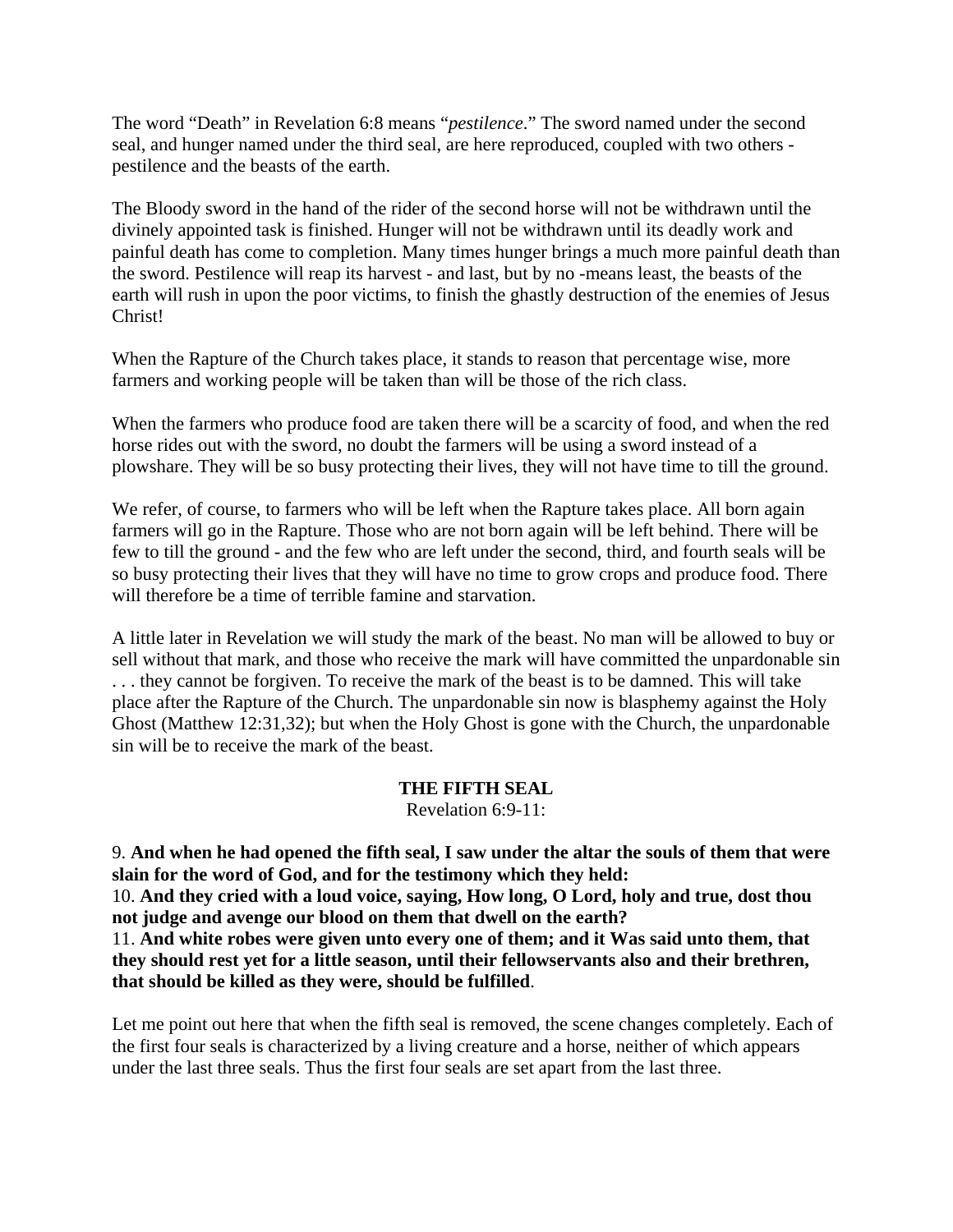Matthew 5:13 tells us that born again believers are the "**salt of the earth**." Matthew 5:14 tells us they are also the "**light of the world**." The presence of the Church in the world preserves the earth, wards off corruption and holds back the terrible judgment of Almighty God.

Regardless of how unworthy and faulty we may be as believers, we are the salt that keeps civilization from rotting on its feet. But when God's patience runs out and He removes the salt and the light, corruption and moral darkness will then engulf this earth (Isaiah 60:2).

When the Rapture takes place, the salt and the light will be taken out. The Holy Ghost will also go out with the Church, because the Church is the home of the Spirit on earth (I Corinthians 3:16).

When the Rapture takes place the Church will be caught up to meet Jesus in the air and will be presented by Christ to Himself in glory (Ephesians 5:27). "**Only He who now letteth will let until He be taken out of the way**" (II Thessalonians 2:7). The Spirit will go out with the Church, and will then work from Heaven to earth as He did in the Old Testament era. In those days the Holy Ghost came upon men, and then left them; but since Pentecost He has been in the world to stay. He has not departed for one moment.

After the Rapture of the Church, there will be persons converted by no known human agency. The first witnesses on earth after the Rapture will go through the Roman world preaching the Gospel of the Kingdom (Matthew 24:14). The result of their preaching is made known in Matthew 25:31-48. These first preachers of the Gospel of the Kingdom will be chiefly converted Jews. "**These my brethren**" in Matthew 25:40 refers to the Jewish brethren of our Lord according to the flesh.

The first believers after the Rapture will be severely persecuted. They will be butchered ... "**slain for the Word of God and for the testimony which they held**." The Word of God, faithfully declared, brings persecution from the world and the devil.

When these first preachers deliver their message, there will be very few on earth who will listen, because those who have been exposed to the Truth as we hear the Truth today, will be sent strong delusions. They will believe the Lie - (the Antichrist) - and they will all be damned because "**they believed not the truth, but had pleasure in unrighteousness**." Read carefully II Thessalonians 2:1-12 . . . study those verses very carefully . . . and you will see that when the Rapture takes place and the Holy Spirit leaves the world, those who hear the Gospel of the grace of God and refuse to believe on the Lord Jesus Christ, will not listen to any message. They will be sent "strong delusion," they will believe the message of the Antichrist - and they will all be damned!

The persons saved after the Rapture will be the multitudes who have never heard a message of the Gospel of the grace of God. Naturally there will be bitter, severe persecution, and many will be martyred because of their testimony. This earth will be literally hell on earth after the Rapture. Now the Lord, by the power of the Holy Spirit, bridles the passions of ungodly men; but when the presence of the power of the Holy Ghost is withdrawn, the devil will have full sway in the hearts and lives of the masses left when the true Church is taken out.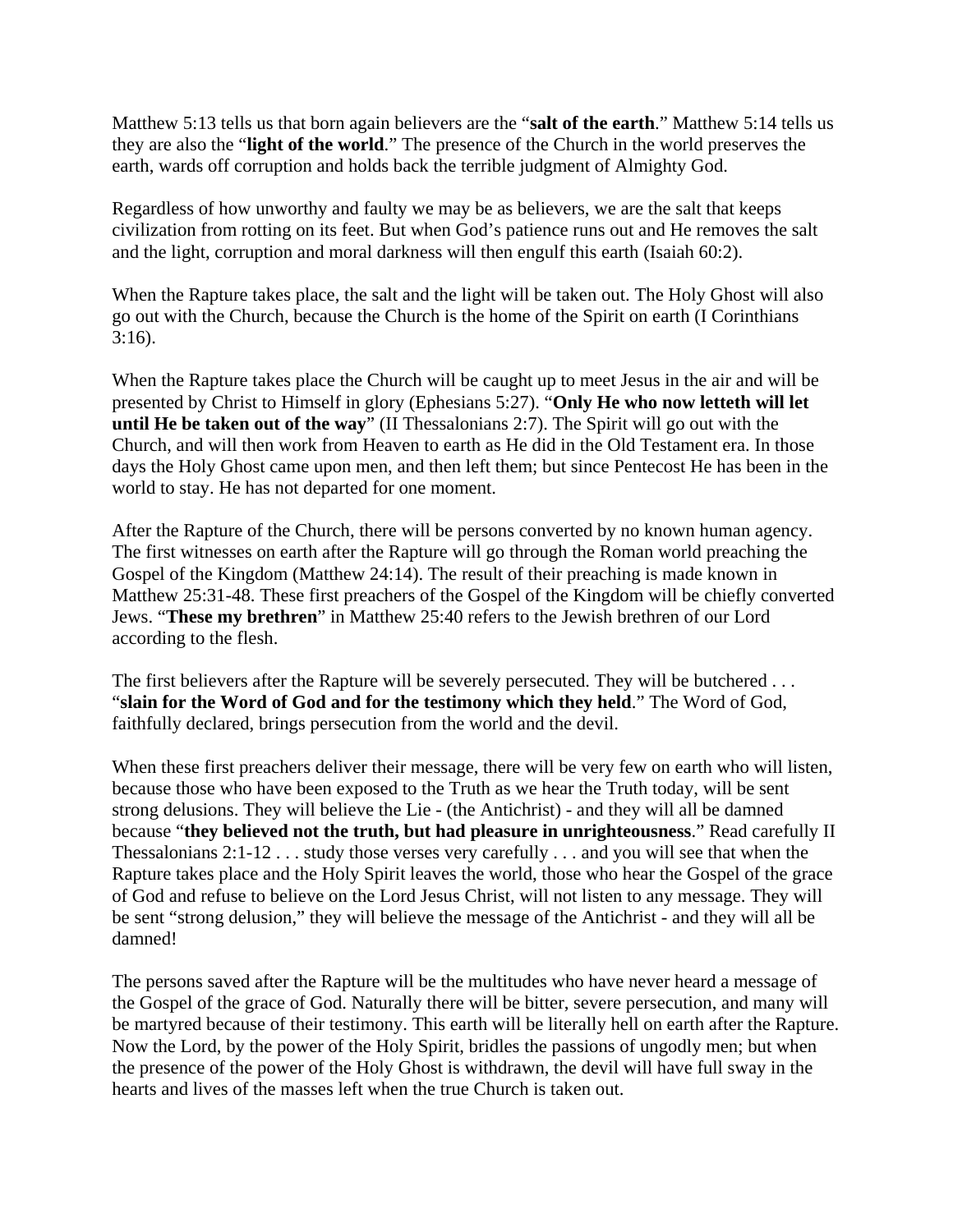"**The testimony which they held**" is not the testimony that you and I give today in this Age of Grace.

WE testify to the saving grace of God and to the gift of God - the Lord Jesus Christ. These people will testify to the coming Kingdom. They will preach that Jesus is coming to set up a literal kingdom on earth, and that testimony will cause unheard - of persecution. When Antichrist and his followers hear these fanatical preachers declare that One is coming to set up a kingdom, they will be furious - and persecution will be meted out as never before on the face of this earth.

Their testimony concerning the coming kingdom, concerning the Christ who will sit on the throne, and Concerning the kingdom rights of Christ and His followers (Matthew 24:14) will be trampled under foot, and the witnesses who declare this message will be cruelly, brutally slain.

## **Please notice the sacrificial word slain is used here instead of killed, which appears in verse 11. The first group referred to is composed of Jews, the latter group of "their fellow servants and their brethren," both Jews and Gentiles. The word "slain" is used in keeping with the special character of these witnesses, probably all Jews. The second company referred to will be killed under the beast (Revelation 13:7 and 11).**

The altar referred to here is no doubt the altar of burnt offering which stood in the court of the tabernacle and the temple. This altar was made of brass, typifying the endurance of divine judgment. You will also notice the altar in chapter 11:1, chapter 14:18, chapter 16:7. The golden altar of intercession comes into view - twice in these scenes - chapter 8, the latter part of verse 3, and chapter 9:13. The first altar mentioned in verse 3 and the altar in verse 5 of chapter 8 refers to the brazen altar. Brass symbolizes the judgment of Almighty God.

John saw the souls under the altar . . . the altar upon which they had been sacrificed by their persecutors.

John heard the cry from the souls of these martyrs, crying aloud for vengeance on their enemies. Do you notice anything unusual here?

These martyrs who had sealed their testimony with their life's blood, did not pray as Jesus prayed, "**Father, forgive them for they know not what they do**" (Luke 23:34). They did not pray as Stephen prayed, "**Lord, lay not this sin to their charge**" (Acts 7:60).

The change of dispensation changes the character of the Lord's dealings with ungodly men. Law was the principle on which God dealt with wicked men in the Old Testament era. Grace is the principle on which God deals in this present dispensation. Grace goes the second mile. If one takes your coat, give him your overcoat. These martyrs are crying out in another dispensation. Grace is past. They are crying in keeping with Psalm 94: "**O Lord God, to whom vengeance belongeth; O God, to whom vengeance belongeth, shew thyself. Lift up thyself, thou judge of the earth: render a reward to the proud. Lord, how long shall the wicked, how long shall the wicked triumph?**" (Psalm 94:1-3).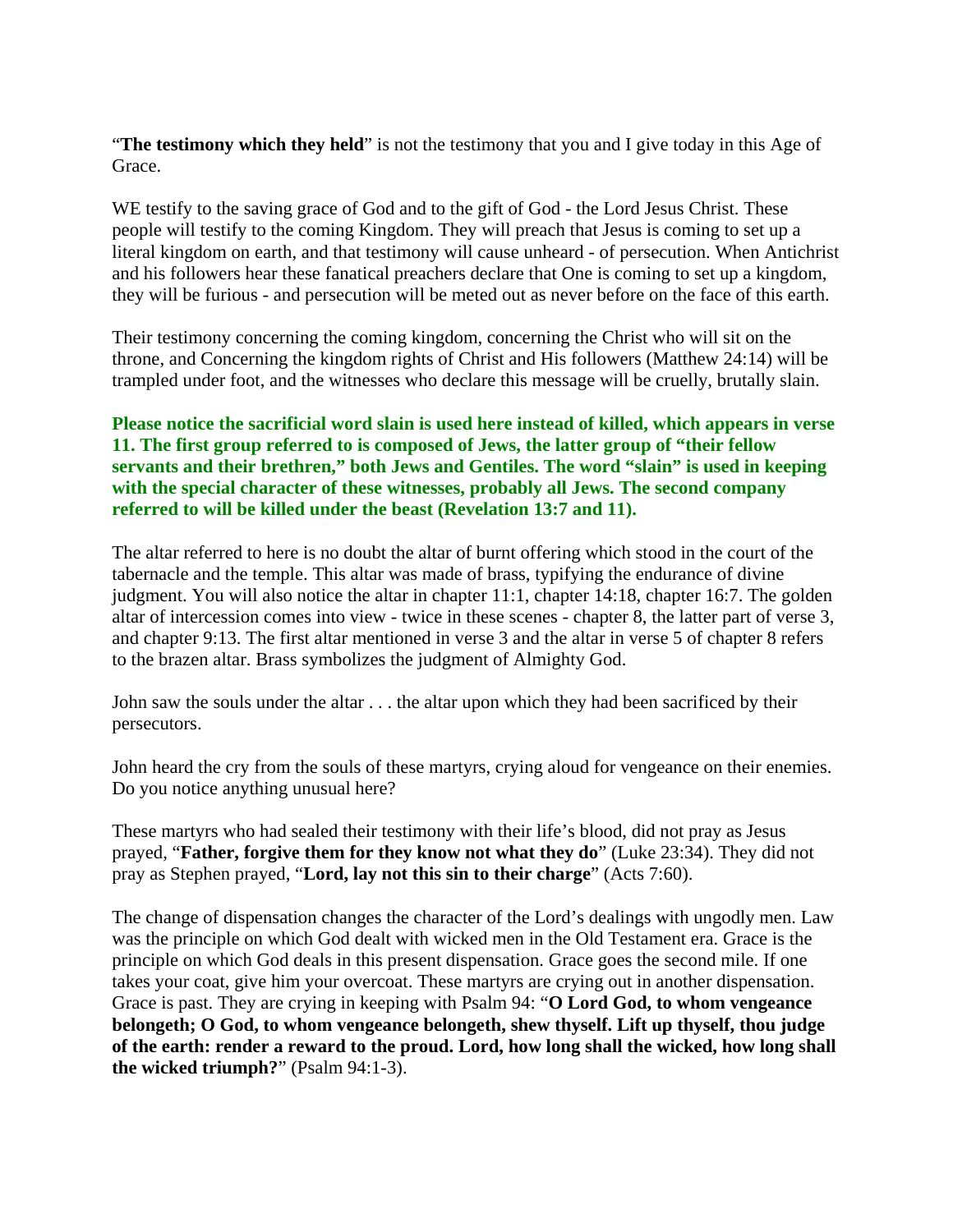The judgment of sin on the cross, when Jesus laid down His life willingly, is the foundation on which securely rests our glory in Heaven, our peace with God the Father.

The judgment of sin on the ungodly and the wicked that will be on earth after the Rapture, is imperative. It must be, in order to clear the earth from evil and to make it a fit dwelling place for God's earthly people. "**The earth is the Lord's and the fullness thereof**." It was created for the meek, and the meek shall inherit the earth in due time. No one can deny the presence of a new Heaven, a new earth, and the Pearly white City. No one can deny the Bride, the New Testament Church, Israel the nation, and the saved nations, Gentiles, that will be on earth after the consummation of all things.

John did not see these martyrs in life. He did not witness the brutality of their persecution and martyrdom.

It is all over when he sees them "**underneath the altar**." He hears them cry with a loud voice, "**How long?**" This cry is well known among the suffering Jews, and will be better known during the coming hour of unparalleled sorrow and persecution upon the Jews. Read carefully Psalm 74:9,10; Psalm 79:5; Psalm 89:46; Psalm 94:3,4.

The appeal of these martyrs is to God. They are crying to the sovereign ruler of all creation - the One who has the right and the power to avenge the Blood shed by the enemies of the Lord God. These martyrs are crying out to God to pour out vengeance "**upon them that dwell upon the earth**." God does not answer by pouring out vengeance at that moment. Their cry for vengeance is heard, but the answer is delayed.

Christians pray for those who despitefully use them. They do not pray for God to destroy their enemies. Today, we are to return good for evil. This is the age of Grace. God declares, "**MY grace is sufficient for thee**." And He promises no temptation beyond that which we can bear. But those who had been martyred as these Jews had been, under Law, had a perfect right to cry out that vengeance be poured out upon their enemies.

When the Lord gives to each of these martyrs a white robe, He stamps His approval upon their request. He did not rebuke them when they begged that vengeance be poured out upon the inhabitants of the earth. He did not shame them. He gave to each of them a white robe. In this day of Grace, if we return evil for evil, if we do good only to those who do good to us, we do not receive a reward, but rather a rebuke. But here, Grace is over.

This is another dispensation. These martyrs are instructed to "rest yet for a little season," until another company of "**fellow servants and brethren**" should be killed as they were killed. And when this second company has been martyred, then vengeance from Almighty God will be poured out upon the inhabitants of the earth.

We must bear in mind that neither the Old Testament martyrs, from Abel, nor the Christian martyrs, from Stephen, are referred to here. But these two companies of martyrs are killed after the Rapture - they seal their testimony with their blood after the saints have been caught out of this earth into Heaven.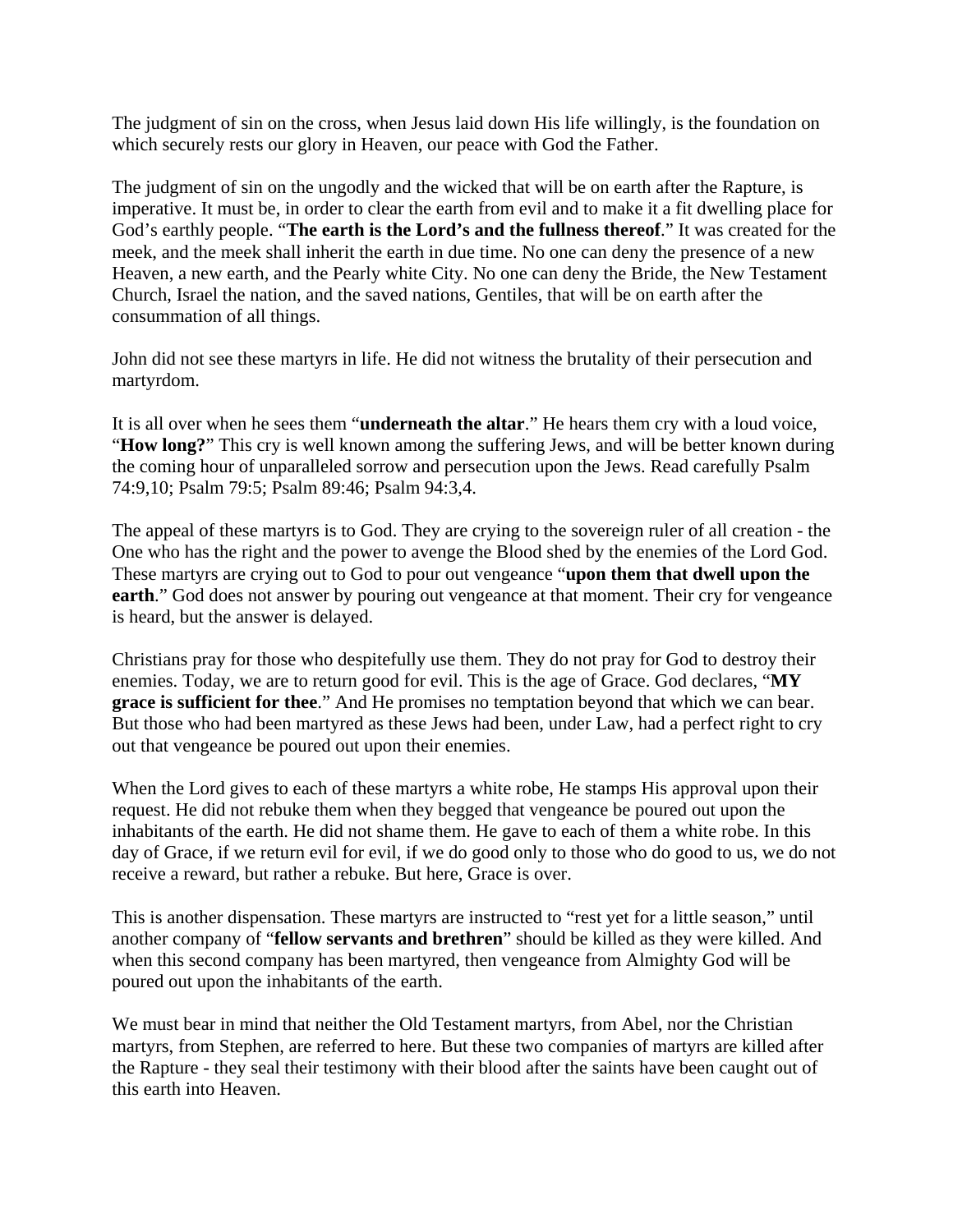#### **THE SIXTH SEAL**

Revelation 6:12-17:

12. **And I beheld when he had opened the sixth seal, and, lo, there was a great earthquake; and the sun became black as sackcloth of hair, and the moon became as blood;**

13. **And the stars of heaven fell unto the earth, even as a fig tree casteth her untimely figs, when she is shaken of a mighty wind**.

14. **And the heaven departed as a scroll when it is rolled together; and every mountain and island were moved out of their places**.

15. **And the kings of the earth, and the great men, and the rich men, and the chief captains, and the mighty men, and every bondman, and every free man, hid themselves in the dens and in the rocks of the mountains;**

16. **And said to the mountains and rocks, Fall on us, and hide us from the face of him that sitteth on the throne, and from the wrath of the Lamb:**

17. **For the great day of his wrath is come; and who shall be able to stand?**

There are those who symbolize these verses, but to me they are just as real as are the souls under the altar in verses 9-11.

When the sixth seal is removed, there is a great earthquake. I believe exactly what verse 12 says. I know what an earthquake is; I know what the sun is; I know what black is - "**the sun became as black as sackcloth of hair**." Sackcloth was a coarse black cloth made of hair - and as black as soot. When the sixth seal is removed the earth will go into convulsions . . . it will reel and rock. The sun will turn black, the moon will become as blood. Stars will fall from their sockets down to the earth. If God did not mean earth, then why did He not make it clear so we could understand it? The stars are in the Heaven above the earth, they will fall to the earth "**as a fig tree casteth her untimely figs**" (faulty, dried up figs), when a mighty wind shakes the tree.

I was reared on the farm, and I know what that verse means. I have seen faulty apples, pears, peaches and pecans fall to the ground when a mighty wind blew. Many times when I was a lad I would go out under the apple tree after a fierce wind and there would be many faulty apples on the ground. The good sound apples would stay in place, the faulty ones would fall. I believe verse 13 says what it means and means what it says, regardless of the doctors who would spiritualize it. I believe Heaven will split wide open and roll back like a scroll. I believe the mountains and islands will literally turn loose and move around like checkers on a checkerboard!

I believe mountains will rush to the sea like ships driven by atomic power; I believe they will roll across the terrain like mighty tanks built by man. And when the stars begin to fall, when the moon becomes as blood, when the sun is as black as soot, when islands are dashing through the ocean and mountains are rolling around like apples and balls on the floor, then there will be a prayer meeting well attended!

Kings will be there, great men will be there, millionaires will be there, chief captains will be there. Mighty men will be there - and, of course, bondmen, free men, slaves . . , ALL men will be there.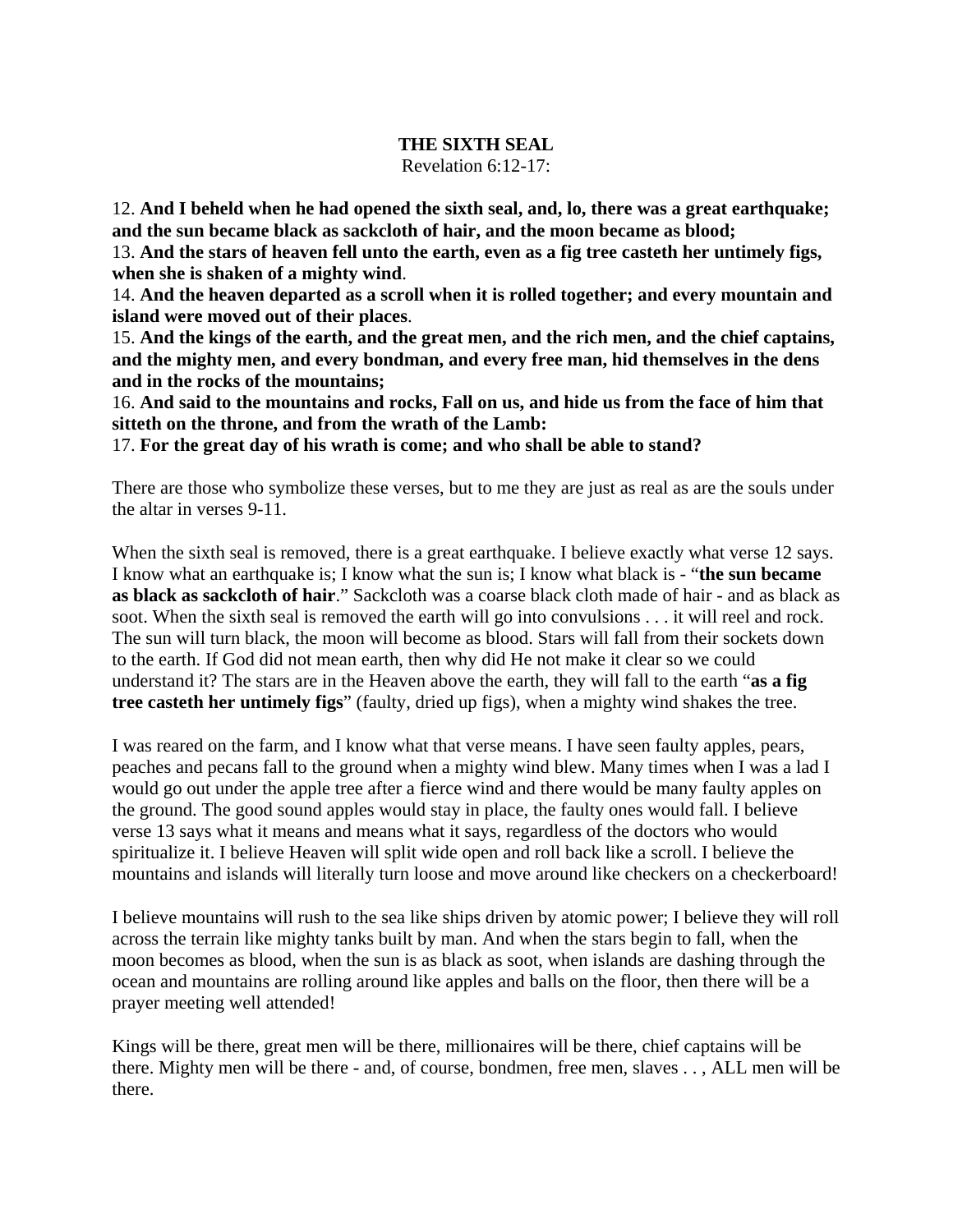They will hide themselves in dens and rocks, in crevices and mountains, and will beg the mountains and the rocks to fall on them. They want to be hidden from . . . hidden from what? From the Antichrist? The beast? The devil? No! "**FROM THE FACE OF HIM THAT SITTETH ON THE THRONE! AND FROM THE WRATH OF THE LAMB!**"

These people see the face of Jesus, and it is an hour of mortal fear. Remember Revelation 1:7: "**Behold He cometh with clouds; and every eye shall see Him**." Suppose, dear friend, YOU are not saved. Think it over. Are you born again? Are you washed in the Blood?

I did not ask you if you belong to some church or if you embrace some religion. Only the born again will go in the Rapture, and if you are not born again you will be left behind; and if the Rapture should take place right now (and it could), if the Rapture should occur as you read these lines, and you are not saved, you would be left to go through the reign of the Antichrist, and you could very well be alive when this terrible time comes upon the earth.

These kings and great men, rulers and captains, bondmen and free men, millionaires and paupers, white men and black men, red men and yellow men - ALL men - will beg God to cover them and hide them from the face of Jesus - the Lamb of God. Why? "The great day of His wrath is come - and who shall be able to stand?"

- That does not sound like the lovely, grandfatherly God who sits in an armchair away over yonder in Heaven some place and winks at the wickedness of men, and chuckles at their ungodliness!

- That does not sound like the great, grandfatherly God who will give all men a second chance, does it? Face it!

- That does not sound like the God the liberals and the modernists talk about.

But this is the God the BIBLE talks about. Oh, yes - I believe God is love (I John 4:8) and I preach the love of God; but I do not preach a one-sided Gospel. I believe we should preach it all. I preach the love of God, the tenderness of God, the longsuffering of God; but I also preach occasionally from this text:

"**See now that I, even I, am He, and there is no god with me: I KILL, and I make alive; I WOUND, and I heal: NEITHER IS THERE ANY THAT CAN DELIVER OUT OF MY HAND! For I lift up my hand to heaven, and say, I live for ever. If I whet my glittering sword, and mine hand take hold on judgment; I will render vengeance to mine enemies, and will reward them that hate me.** 

**I WILL MAKE MINE ARROWS DRUNK WITH BLOOD AND MY SWORD SHALL DEVOUR FLESH; and that with the Blood of the slain and of the captives, from the beginning of revenges upon the enemy. Rejoice, O ye nations, with His people: for He will avenge the Blood of His servants, and will render vengeance to His adversaries, and will be merciful unto His land, and to His people**" (Deuteronomy 32:39-43).

Yes, I preach that God is love, God is merciful and kind; but I also preach from Paul's text: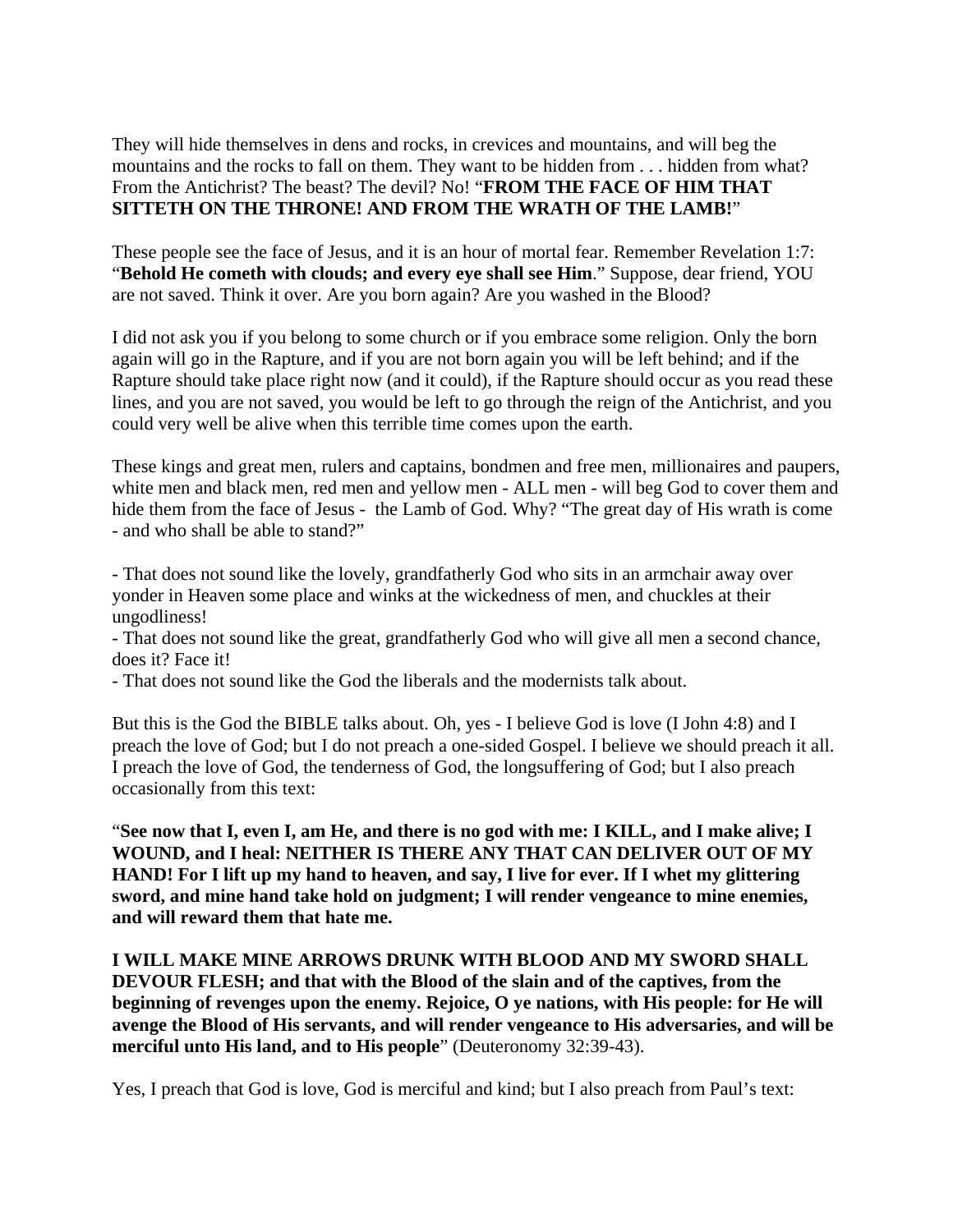"**FOR OUR GOD IS A CONSUMING FIRE**" (Hebrews 12:29). And I always preach, "**He that despised Moses' law died without mercy under two or three witnesses: Of how much sorer punishment, suppose ye, shall he be thought worthy, who hath trodden under foot the Son of God, and hath counted the Blood of the covenant, wherewith he was sanctified, an unholy thing, and hath done despite unto the Spirit of grace? For we know Him that hath said, VENGEANCE BELONGETH UNTO ME, I WILL RECOMPENSE, SAITH THE LORD. And again, THE LORD SHALL JUDGE HIS PEOPLE. IT IS A FEARFUL THING TO FALL INTO THE HANDS OF THE LIVING God!**" (Hebrews 10:28-31).

Someone may suggest that such a catastrophe is not feasible. God would not send such judgment upon this earth.

Have you forgotten the great darkness that for three days covered Egypt in the days before the exodus of God's people (Exodus 1O:21-23)? Have you forgotten the total darkness, the darkness of death itself, that settled over Jerusalem and the entire universe when Jesus was crucified (Matthew 27:45)?

The prophet Zechariah speaks of the day that shall not be clear or dark, and Zechariah associates this day with an earthquake at the time when the Lord returns to this earth in judgment (Zechariah 14:1-7).

In the prophecy of Joel we read, "**And I will shew wonders in the heavens and in the earth, blood, and fire, and pillars of smoke. The sun shall be turned into darkness, and the moon into blood, before the great and the terrible day of the Lord come**" (Joel 2:30, 31).

Isaiah tells us, "**Behold, the day of the Lord cometh, cruel both with wrath and fierce anger, to lay the land desolate: and He shall destroy the sinners thereof out of it. For the stars of heaven and the constellations thereof shall not give their light: the sun shall be darkened in his going forth, and the moon shall not cause her light to shine**" (Isaiah 13:9,10). "**And all the host of heaven** (the stars, the moon, the sun) **shall be dissolved, and the heavens shall be rolled together as a scroll: and all their host shall fall down, as the leaf falleth off from the vine, and as a falling fig from the fig tree**" (Isaiah 34:4).

We see here the picture of earth's pains of travail as mother earth labors just before bringing forth the new creation. Jesus refers to this time: "**In those days shall the sun be darkened, and the moon shall not give her light, the stars shall fall from heaven, and the powers of the heavens shall be shaken**" (Matthew 24:29).

Before closing chapter six, let me point out that the hand of Almighty God will shake this earth into a giant convulsion. When the day of the judgment of Almighty God becomes a reality, the peoples of earth in their fear and terror will hide in the dens and rocks, and cry for the rocks and mountains to fall on them and hide them from the face of Jesus, from the Lamb. Note: Instead of repenting and crying for mercy and salvation, they pray for the mountains and rocks to bury them and hide them from the face of the Lamb of God, sitting on the throne. My dear reader, are you ready for that judgment day?